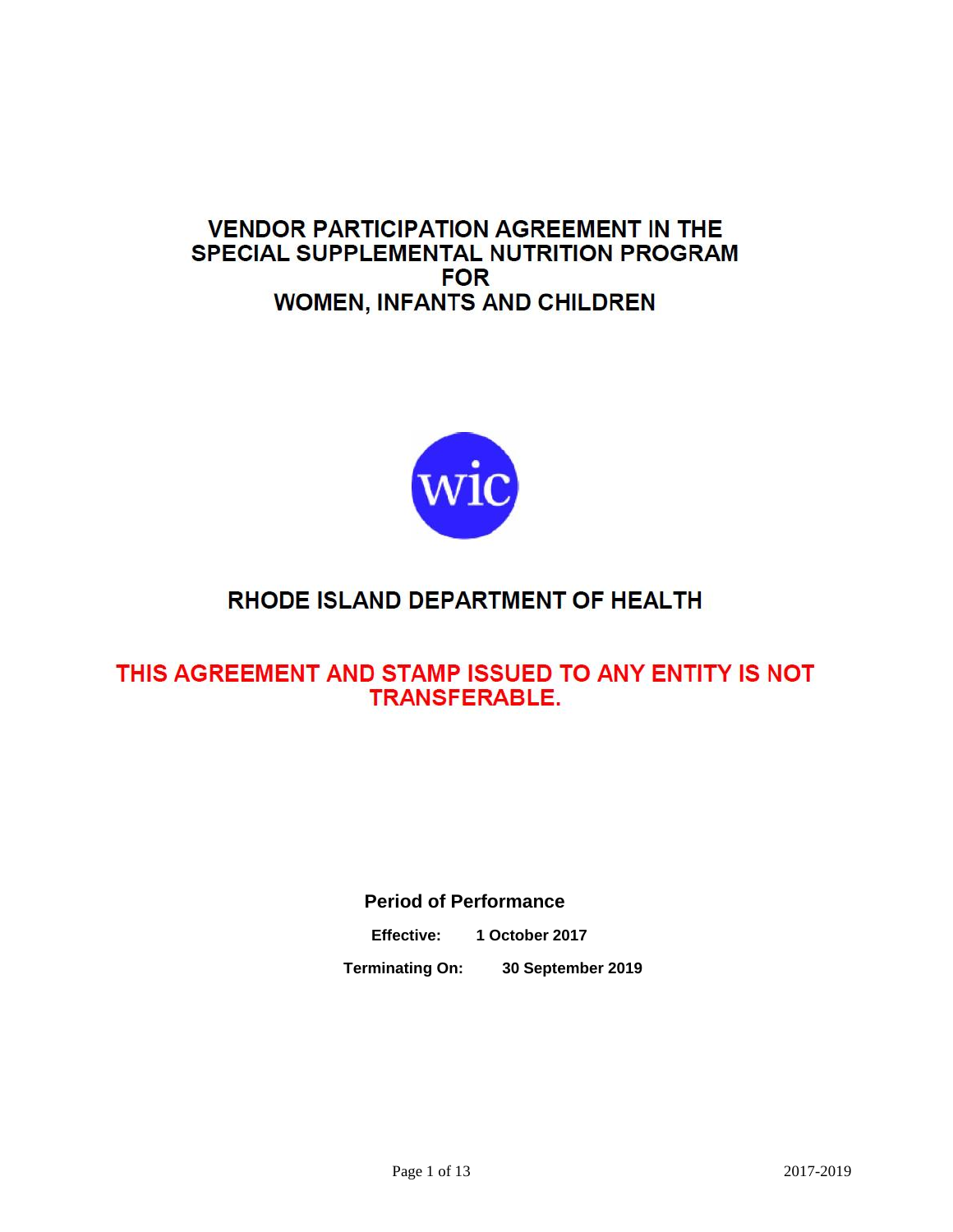#### APPENDIX I Rhode Island WIC Vendor Agreement

- A. A. Specific Terms and Conditions1.
- 1. Special Conditions (Applicable on a national basis)
	- a. The word Vendor, as used in this Agreement, means and includes the Vendor specified in FORM 31, WIC Vendor Application, or the signature page of this Agreement and/or any person or entity defined in Appendix I, B, Article 2
	- b. In entering into this Agreement, the Vendor certifies that it is not presently disqualified from participation in any Food and Nutrition Service (FNS) program, such as SNAP (Formally known as Food Stamps) or WIC, nor is it currently under sentence or sanction such as a civil money penalty in lieu of disqualification, or have a settlement fine for any violation of the rules or regulations of any FNS program. This Agreement shall become null and void if the Vendor signing same is currently disqualified or under sentence or sanction for such violations.
	- c. The Rhode Island Department of Health reserves the right to declare this Agreement null and void if it is determined that the Vendor has misrepresented or falsified any information contained in this Agreement or submitted in connection with the WIC Vendor Application (WIC Form 31) for being accepted or authorized for vendor participation in the WIC Program, and/or upon discovery, if the Vendor committed violations of the rules and regulations of any FNS Program prior to the completion of this Agreement.
	- d. The Vendor certifies that neither vendor nor any of its principals have been debarred or suspended from participating from any transactions involving federal or state (any state) funds or other assistance with grantees and subgrantees of federal or state funds.
	- e. If Vendor is a pharmacy, the Vendor agrees to accept and redeem WIC checks for any exempt formula nutritional product or medical food requested by a WIC shopper and specified on a WIC check in the amount, form, size and type specified on at least two WIC checks, as presented and shall obtain and make available said product(s) within two workings days, only at a designated pharmacy redemption point, such as sales register or counter, approved by RIDOH. These specialty products are listed on the WIC Exempt Formula and Medical Food List.
	- f. A vendor that is a pharmacy is prohibited from accepting WIC checks for food items or for standard infant formula. Prohibited standard infant formulas include:

Similac Advance 20 cal /oz Similac Isomil Soy 20 cal/oz Similac Sensitive 19 cal/oz Similac For Spit-Up 19 cal/oz Similac Total Comfort 19 cal/oz

- i. The WIC Office will make every effort to match checks to packing, but where this is not possible Vendor must break package/case to complete the amount specified on the check.
- ii. If Vendor shall have any of the listed products offered for sale in a customer accessible location, Vendor shall display instructions informing WIC participants to redeem WIC checks for said products at the designated pharmacy WIC redemption site. Such instructions shall be legible and prominently displayed at the display location(s) of the product(s).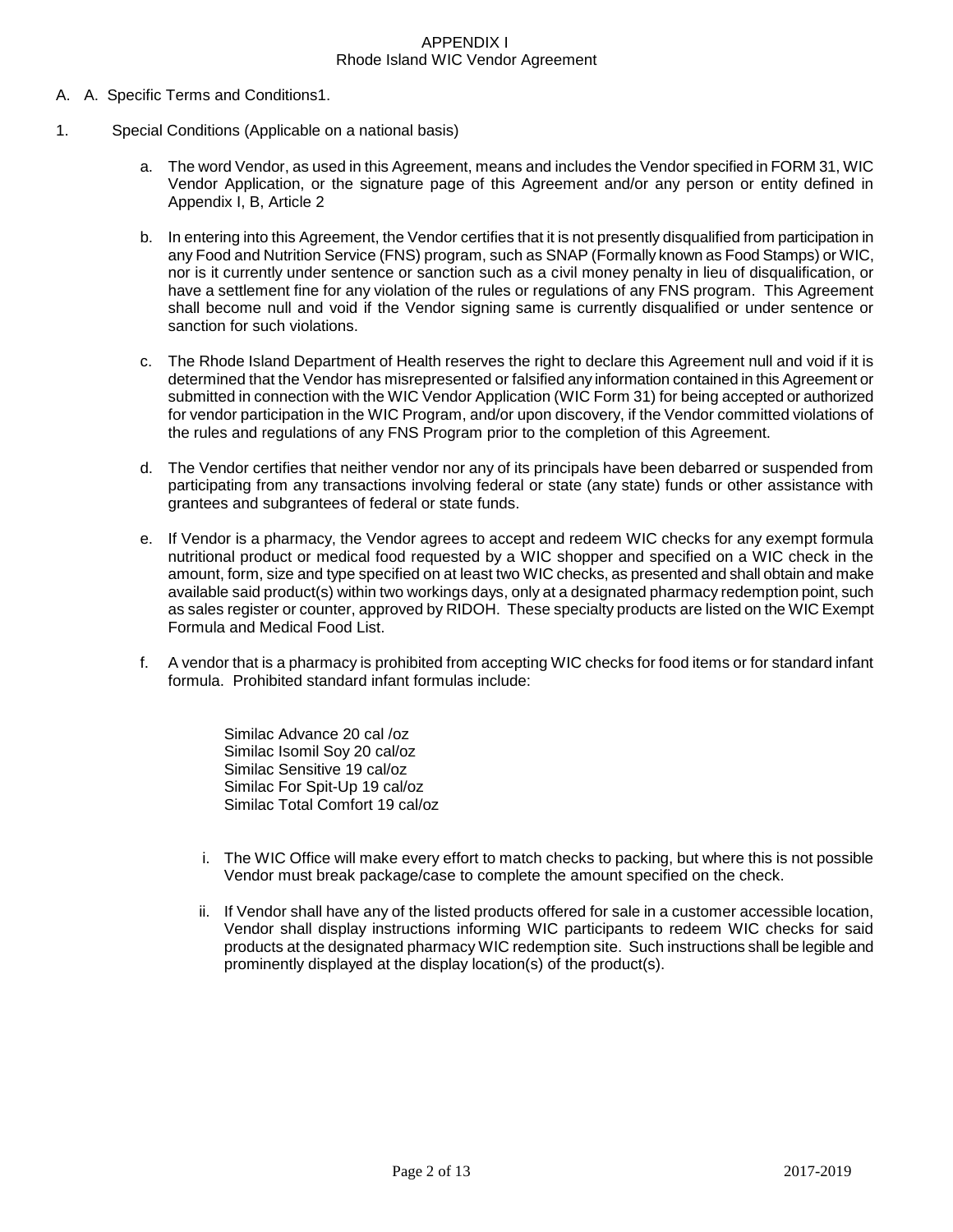## APPENDIX I

#### B. General Terms and Conditions

#### Article 1 - Parties to the Agreement

This Agreement is made by and between the Rhode Island Department of Health (hereinafter RIDOH), which has been authorized by the United States Department of Agriculture to administer the Special Supplemental Nutrition Program for Women, Infants and Children (WIC Program) (hereinafter, WIC or Program) in Rhode Island, and the Vendor specified on the signature page of this Agreement and/or in WIC VENDOR APPLICATION -WIC 31 (hereinafter Vendor).

This Agreement does not constitute a license or a property interest.

Article 2 - Definition of Vendor (also referred to as Applicant or Applicant Vendor)

"Vendor" is defined as the business or any person, firm, corporation. Officer owner or manager or any entity who/which has or has had a controlling or partnership interest in, or managerial control of the business with respect to the business' WIC vendor application or re-application for participation in the Program, and in compliance with any Food and Nutrition Service (FNS) Program's rules, regulations or procedures.

The Vendor must meet the requirements stated in the Rhode Island Department of Health Special Supplemental Nutrition Program Plan of Operation and Administration and State Operations Manual.

## Article 3 - Period of Performance

- (a) This Agreement shall be effective when signed by both parties on the date as specified in this Agreement on the front signature page and unless extended by RIDOH, shall expire on the termination date as specified in this Agreement's front signature page. It is understood and agreed by and between the parties that this Agreement covers participation by the Vendor for the period specified in this Agreement on the signature page.
- (b) Neither RIDOH nor the Vendor has an obligation to renew this Agreement. Authorization for any period subsequent to termination of this Agreement may particularly be withheld when the Vendor has failed to comply with the terms of this Agreement or with WIC Program rules and regulations, or procedures; or when there is evidence of violations or sanctions of or from any FNS Program pertaining to the Vendor; or when the Vendor has engaged in dishonest, unfair or deceptive business practices, or when the vendor fails to meet any applicable vendor selection criteria.
- (c) The expiration of authorization of this contract is not subject to appeal.
- *(d)* The Agreement may be authorized for a two year period or less. Vendor performance shall be the criteria by which the Agreement period shall be determined (See Vendor Policies V-1 & V-2). New Vendors shall receive an Agreement for one year or less to the end of the federal fiscal year (September 30). At RIDOH's sole option, a new Vendor may receive an extension of up to one year from the end of the prior contract period. Some existing vendors may receive a one-time extension of up to one year to expedite processing.

#### Article 4 - Authority and Severability

The Vendor agrees to abide by all State and Federal laws, rules, and regulations, and shall be subject to the regulatory authority of RIDOH. Nothing in this Agreement is intended to be contrary to State or Federal laws. In the event of conflict between terms of this Agreement and any applicable State or Federal law, that State or Federal law will supersede the terms of this Agreement. In the event of conflict between State and Federal law, Federal law will govern.

If any provision of this Agreement, or of any rules, regulations, policies, procedures or directives made or issued thereunder, shall be held invalid by a court of competent jurisdiction, the remainder of the Agreement and any rules, regulations, policies, procedures or directives issued thereunder shall not be affected thereby.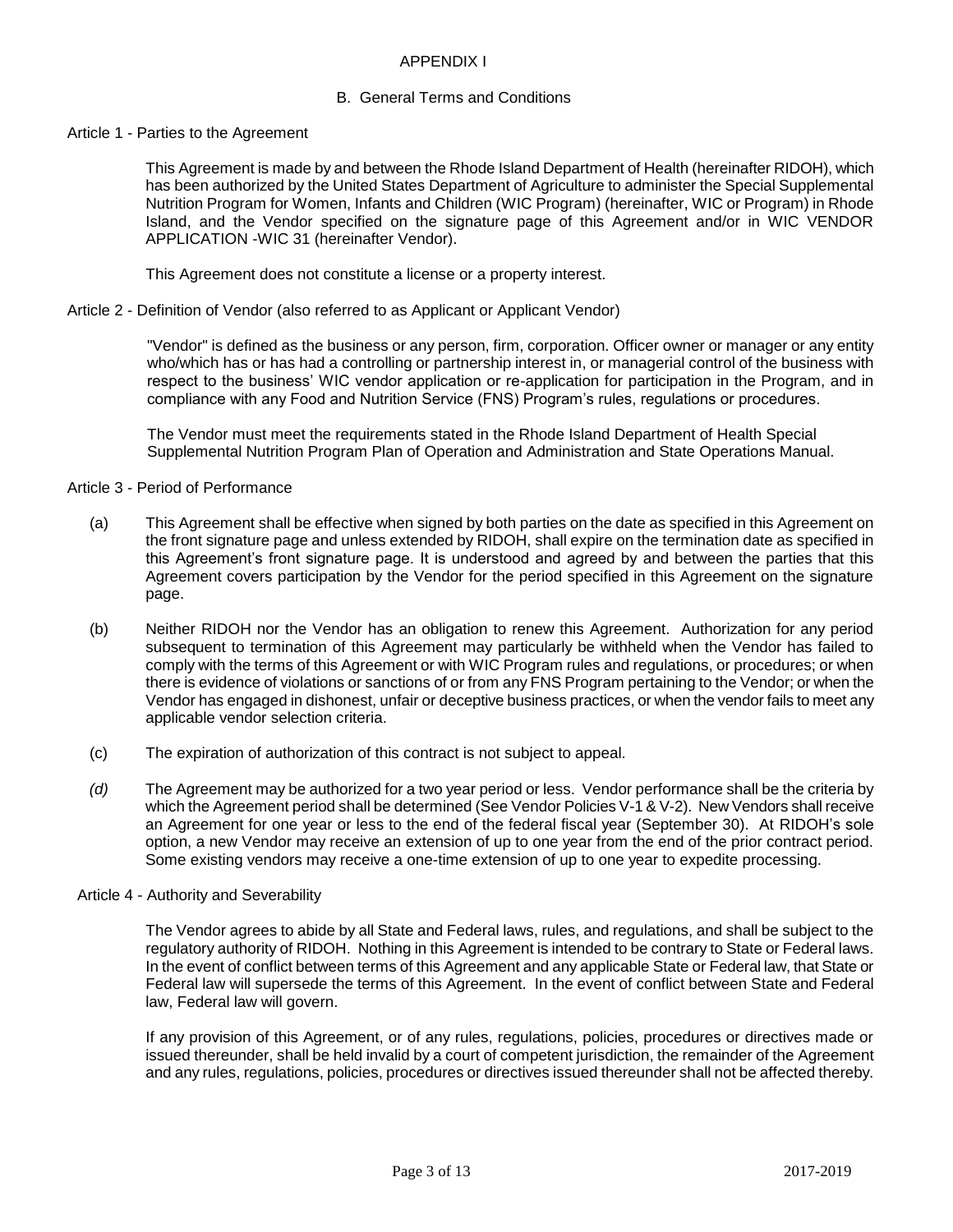## Article 5 - Nontransferability

This Agreement and the WIC Vendor Stamp is applicable solely to the originally contracted location and owner stated in this Agreement. This Agreement is nontransferable. This Agreement is automatically null and void if there is a modification or change of ownership, change of operations and/or control of the store or the Vendor ceases operations at the stated location. Also, if the ownership is under a "Purchase or Sales" Agreement, a temporary ownership, "trial" ownership, try out, etc. this agreement will become automatically null and void. The Vendor shall notify RIDOH in advance in writing, and return the Vendor Stamp, in the event of any such change. In the event of change of location, and/or no longer in control, this Agreement shall be null and void, unless it is amended by mutual written consent before the event occurs. The Vendor agrees not to accept WIC checks at any location other than that specified in this Agreement. The Vendor shall also notify RIDOH in writing of any change in the business name. If Vendor is a combined Grocery/Pharmacy, Vendor shall notify RIDOH in advance if either the Grocery or the Pharmacy operation ceases, and return the Vendor Stamp. In the event of such cessation of operation, WIC Vendor authorization or the ceased operation is terminated.

## Article 6 - Termination of Agreement

a) Either party may terminate this Agreement without cause upon thirty (30) days written notice. In the event of termination by either party, any property procured under this Agreement will, at the option of RIDOH, become its property. Notwithstanding the above, the Vendor will not be relieved of liability to RIDOH for damages sustained by RIDOH by virtue of any breach of this Agreement by the Vendor and RIDOH may withhold payment to the Vendor for the purpose of set off until such time as the exact amount of damages due to RIDOH from the Vendor is determined.

If the vendor has withheld, misrepresented or falsified any information required by the application process, the application will be denied and/or any subsequent Vendor Agreement relating thereto will be immediately rendered null and void, upon discovery.

If the vendor has participated in any actions which are violations of Program rules or accepted WIC checks prior to authorization, (in accordance with Vendor Compliance, V-4) the application will be denied and/or any subsequent Vendor Agreement relating thereto will be immediately rendered null and void, upon discovery.

The above mentioned thirty (30) day written notice notwithstanding, RIDOH expressly reserves the unilateral right to terminate this Agreement effective immediately upon notice to the Vendor that the funding underlying the participation of RIDOH has been limited or curtailed. Further, the Vendor agrees to hold RIDOH harmless from any and all liability that may arise under this Agreement and shall not be entitled to receive any compensation for revenues lost as a result of any termination.

- (b) The Vendor agrees that continued participation in the WIC Program is dependent upon the Vendor's maintenance of the required minimum inventory and upon the active distribution of WIC Allowed Foods. In the event that the Vendor's inventory and/or active distribution becomes reduced and/or insignificant, as defined by RIDOH, RIDOH reserves the right to review the Vendor's participation and to suspend or disqualify the Vendor from participation in the WIC Program.
- (c) The Vendor agrees that Vendor must be an *active* authorized Supplemental Nutrition Assistance Program (SNAP) vendor and must maintain such active authorization during the entire period of this Agreement, as a condition of WIC Program vendor participation and that if at any time the Vendor is not authorized to accept food benefits in the SNAP, this Agreement shall be null and void and Vendor's participation in the WIC Program shall be terminated effective on the date SNAP authorization stopped/ended and/or is ordered to stop accepting food benefits. Vendor shall remain terminated/disqualified from WIC participation until SNAP active authorization is restored, and Vendor applies for WIC authorization as a new vendor and meets all WIC Program Vendor Selection Criteria and is approved by RIDOH for WIC participation. Vendor agrees to notify the RIDOH WIC Office of any termination, disqualification or other loss of SNAP active authorization no later than the next business day following such end of SNAP authorization. If Vendor accepts WIC checks following end of SNAP active authorization, Vendor shall reimburse to RIDOH the monies received from RIDOH since the time the SNAP active authorization ended.

Vendor understands and agrees that in the event vendor is disqualified and/or remains under charges review from the SNAP, Vendor shall be disqualified from the WIC Program for the same length of time as the SNAP disqualification, and may begin at a later date than the SNAP sanction. This shall not be subject to administrative or judicial review under the WIC Program. If the Vendor is assessed a Civil Money Penalty (CMP) by the SNAP, the Vendor may be disqualified from WIC (See Article 8 below).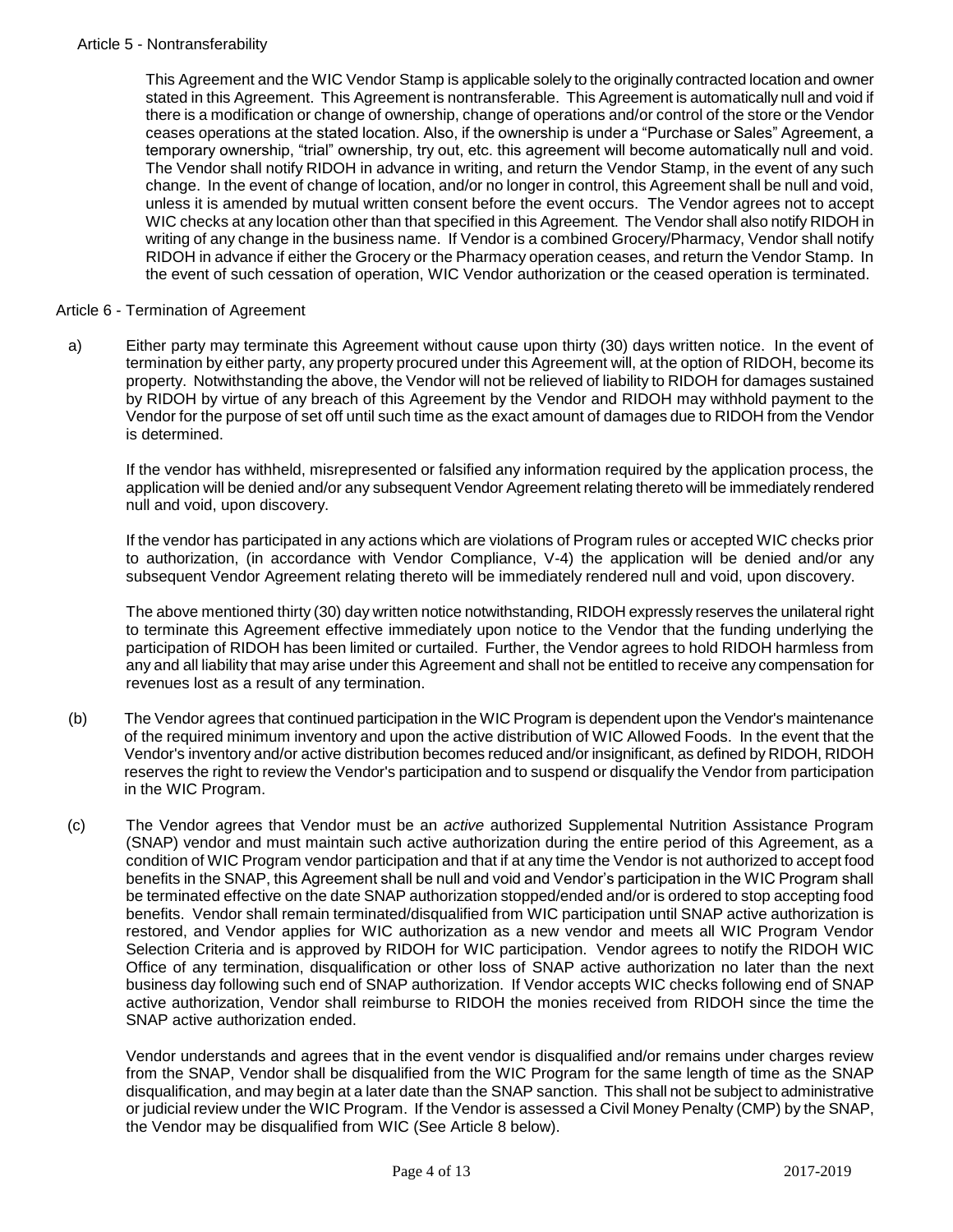Vendor understands and agrees that in the event Vendor is disqualified from the WIC Program for the violations set forth in federal SNAP regulations 278.6,(e)(8) Vendor shall be disqualified from the SNAP for the same period of time as the WIC disqualification. This shall not be subject to administrative or judicial review under the SNAP Program(d). Notwithstanding provisions of this Agreement which require a thirty (30) day notice of termination, RIDOH reserves the right to terminate this Agreement immediately upon substantiation of violations of Program rules, regulations or terms of this Agreement.

- (e) With the exception of the above provision for immediate termination, either RIDOH or the Vendor may terminate this Agreement for cause after providing 15 days advance written notice.
- (f) The Vendor understands and agrees that violations of Program rules and procedures or the terms of this Agreement which demonstrate a management or company policy or pattern of operation or a failure of management by the owner or operator of the vendor which would indicate a potential for risk of vendor noncompliance by company owned or operated stores or other stores with substantial shared ownership (more than ten percent interest by any shared owner, or partner or shared management) may jeopardize the participation of other stores with the same owner(s), operator(s) or manager(s). Such violations shall be grounds for termination and or disqualification of the Agreement(s) or denial of participation of such other stores for the same length of time.
- (g) The Vendor understands and agrees that in the event Vendor becomes an Above 50% vendor (A50%V), according to vendor policy, the Vendor will be terminated from WIC program.

## Article 7 - Suspension or Disqualification

RIDOH may suspend or disqualify the Vendor's participation for Program abuse or violations of Program rules, regulations and/or the terms of this Agreement, in accordance with the provisions of federal regulations set forth in 7 CFR 246.12 (k) and/or RIDOH WIC Program policies and procedures V-1 and V-4. Vendor shall reimburse to RIDOH the monies received from RIDOH since the time the violation started. A vendor shall not be entitled to receive any compensation for revenues lost as a result of disqualification.

In the event that the Vendor is sanctioned for abuse or violations, RIDOH will notify USDA of such sanction. Disqualification for WIC Program abuse as defined in Section 278.6(e)(8) of the SNAP Regulations shall result in withdrawal of SNAP authorization.

RIDOH may also notify the Rhode Island Lottery Commission of such sanction. The Lottery Commission may review the circumstances and determine if it should terminate authorization as a Lottery agent.

## Article 8 - Vendor Integrity

Any disqualification, sentence, civil money penalty, settlement fine or other penalty or sanction existing, or imposed on or agreed to by the Vendor for the violation of the rules of any other USDA program will be grounds for appropriate sanction. Disqualification, under charges review, notice to stop accepting food benefits, removal or deletion from any USDA program, shall be grounds for termination of this Agreement. In the event Vendor receives a money penalty or probation RIDOH shall terminate this Agreement unless it determines that such termination is not in the interest of the effective and efficient administration of the Program.

If the Vendor is sanctioned by any local, state or federal authority for any violation of business or food delivery or government ethics laws, rules or regulations; or for violation of any law where the unlawful conduct of the vendor relates to the business, the operation thereof or the use of the business premises or poses a risk of harm to RIDOH, safety or welfare of any WIC enrollee, the Vendor shall be disqualified from WIC for at least the term of the sanction or sentence from such other authority. Where no sanction term is set for such violation, the Program may review the Vendor's participation, and terminate such participation if the violation is such that the Vendor would no longer be a benefit to the Program.

If evidence exists that the Vendor has committed acts which may be detrimental or pose a risk of harm to RIDOH, safety or welfare of any WIC enrollee (e.g. Sale of alcoholic beverages in exchange for WIC checks, illicit drug sale, presence of illicit drugs on premises, possession or use of dangerous weapons, threat of or committing physical violence against a customer or any WIC Program or RIDOH staff or official, etc.), or which compromises or attempts to compromise the ethical conduct of persons engaged in State Business, the Vendor's participation in the Program may be suspended pending a hearing on the case, based upon the evidence.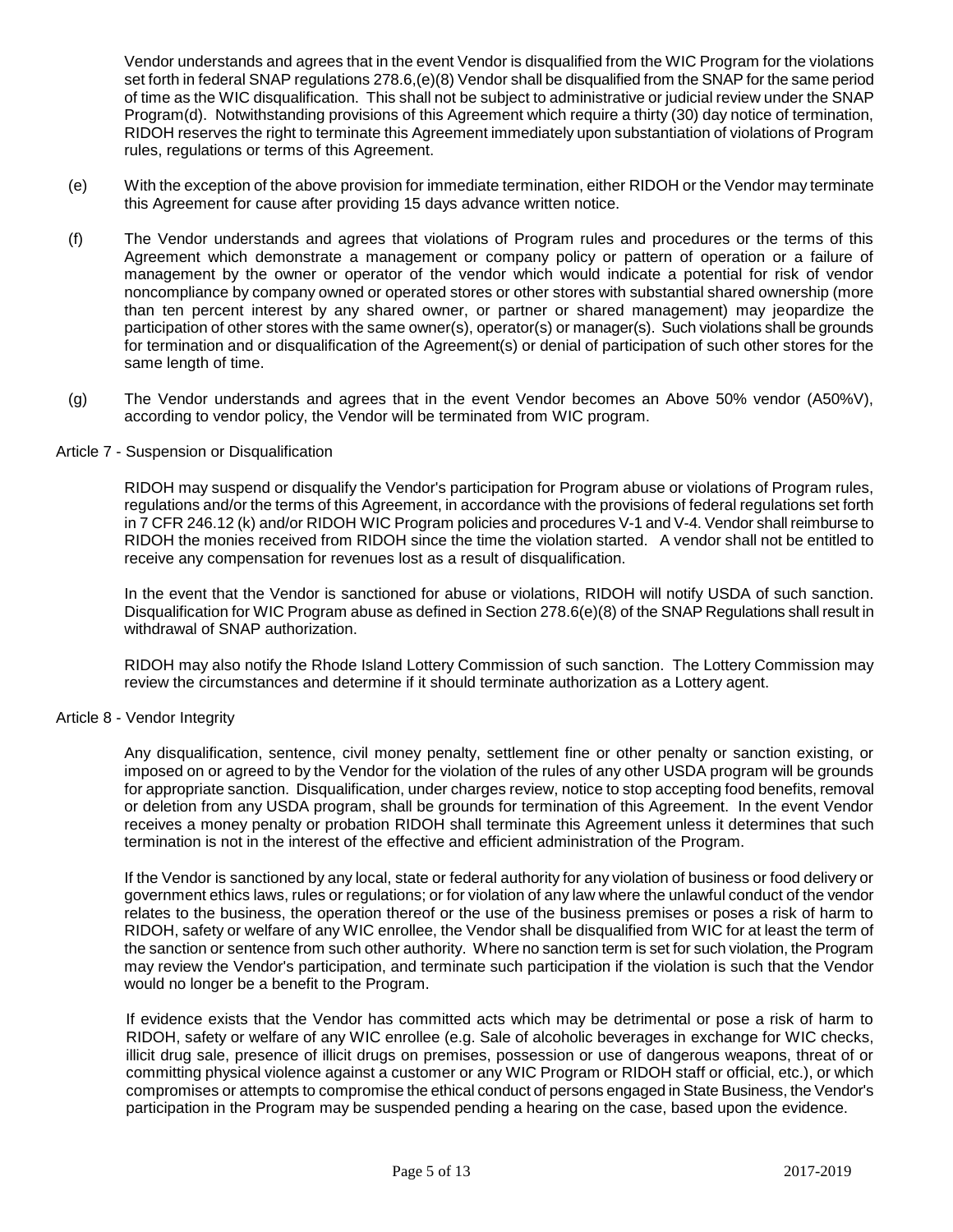The Vendor shall not knowingly participate, directly or indirectly, in any scheme or design developed to circumvent or violate Program rules, regulations or the terms of this Agreement.

The Vendor agrees to correct any violation or abuse of the Program to the satisfaction of RIDOH. The Vendor shall notify RIDOH if any officer, owner, partner or manager, or the business, is sanctioned in any manner as described above or convicted of any felony in any jurisdiction.

#### Article 9 - Hearing

In the event of suspension, disqualification, or termination of the Vendor's participation under this Agreement, or denial of application to participate, the Vendor may request an administrative appeal to present information on its behalf. A RIDOH Hearing Officer in accordance with relevant provisions of Rhode Island General Laws, and applicable state and federal rules and regulations shall conduct said appeal. If the Vendor is not authorized to accept food benefits and/or participate in the SNAP, RIDOH shall disqualify Vendor from participation in the WIC Program. This shall not be subject to administrative or judicial review under the WIC Program

#### Article 10 - WIC Checks

RIDOH agrees to permit the Vendor to process WIC Checks, which have been accepted by the Vendor in accordance with the terms of this Agreement, and any directives of RIDOH. The Vendor agrees to deposit all WIC checks accepted only in the Vendor's account at the bank or similar financial institution of which the vendor has notified RIDOH and not to otherwise sell or transfer said checks.

RIDOH, however, reserves the right to direct the Vendor orally or in writing, by any RIDOH WIC Program employee or agent, to surrender any WIC checks in the Vendor's possession or control directly to RIDOH according to the time, place and manner determined by RIDOH, or its agent as needed for the effective and efficient administration of the Program, vendor monitoring, claims recovery or check review.

## Article 11 - Allowable Costs

In executing this Agreement, the Vendor is serving as an independent contractor under a Federal contract between the Federal Government and RIDOH. The Vendor specifically agrees to abide by all applicable Federal requirements for vendors and independent contractors receiving Federal funds, including, but not limited to, those requirements set forth or referenced in the master grant or contract relating to this Agreement and in the following documents which are incorporated by reference hereto: 45 CFR Part 74, Administration of Grants; and OMB Circular 102, Uniform Administration Requirements for Grants-In-Aid to State and Local Governments; and 7 CFR Part 246, Special Supplemental Nutrition Program for Women, Infants, and Children, and the State Plan for the WIC Program.

State or local taxes on items purchased with WIC checks are not allowable costs.

#### Article 12 - Payments

All payments are provisional pending final audit by appropriate State or Federal officials. The Vendor agrees to be liable for audit exceptions that may arise from examination of expenditures or redemptions claimed by the vendor.

## Article 13 - WIC Vendor Stamp

- (a) RIDOH shall furnish the Vendor with one (1) WIC Vendor Stamp for each vendor class covered under this Agreement which shall contain the Vendor's assigned number for each class and shall be used to validate WIC Checks. The WIC Vendor Stamp(s) shall remain the property of RIDOH.
- (b) RIDOH agrees to notify its bank that the Vendor's assigned number(s) is valid in order that checks submitted by the Vendor may be processed for payment. The Vendor agrees to use the WIC Vendor Stamp only for checks accepted by Vendor during the period of performance stipulated on the Signature page of this Agreement.
- (c) The Vendor agrees to use any WIC Vendor Stamp in compliance with relevant provisions of this Agreement. No use of any stamp other than that referred to herein, will be permitted.

The Vendor agrees to notify RIDOH immediately if a stamp is lost or stolen.

(d) The Vendor agrees to surrender any WIC Vendor Stamp to RIDOH on demand, and shall deliver or arrange for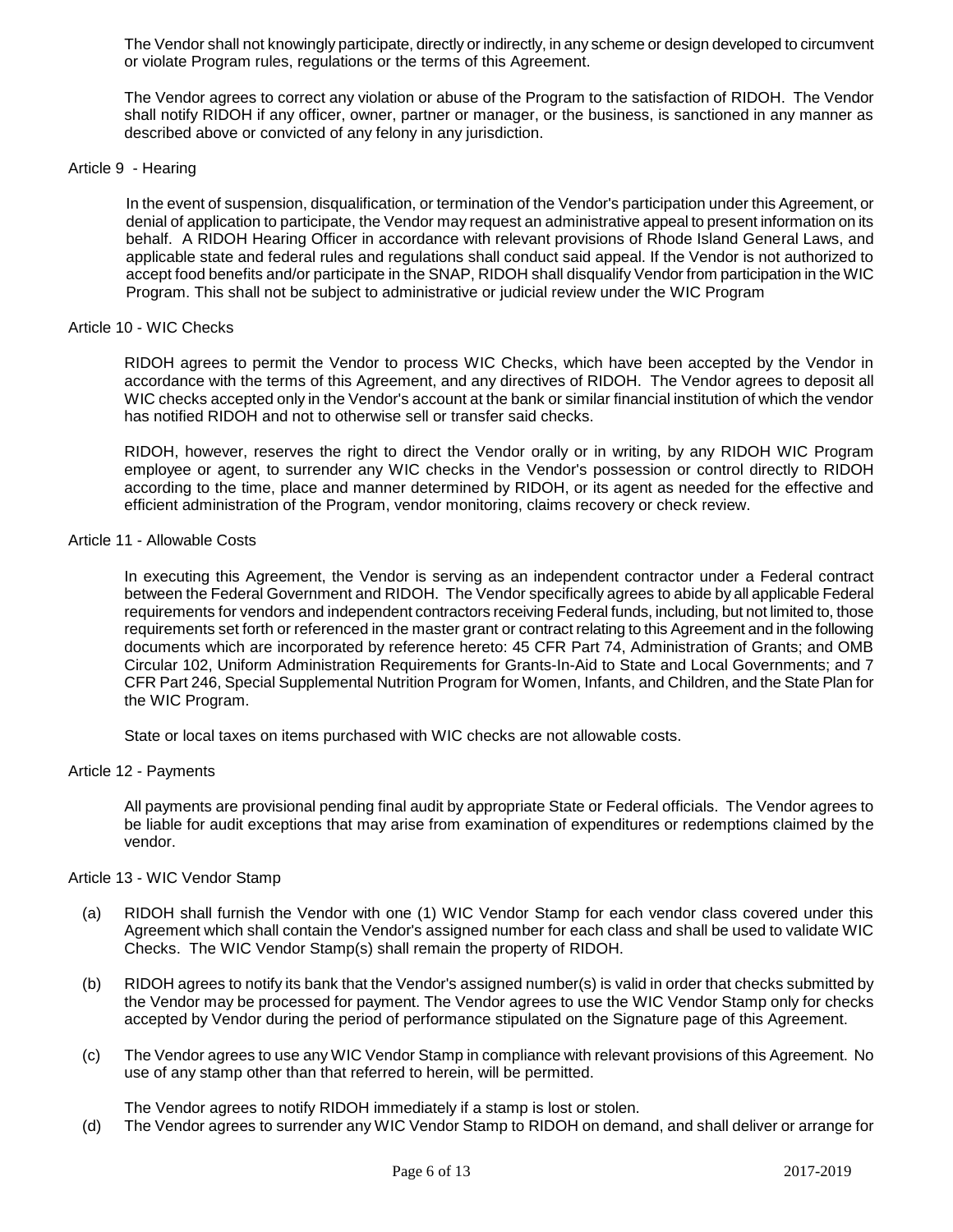delivery of the stamp to RIDOH office, at the Vendor's expense, in accordance with the instructions of RIDOH. Notwithstanding any other provisions of this Agreement, refusal to surrender any WIC Vendor Stamp will be grounds for immediate termination of this Agreement. The Vendor also agrees to so surrender any stamp upon termination of this Agreement, as instructed by RIDOH.

- (e) Any duplication, sale, loan, transfer, sale agreement or allowed use of the WIC Vendor Stamp, or its assigned number, or any facsimile thereof by any party other than the original Vendor to whom the stamp and number are assigned shall be grounds for immediate termination of this Agreement. Any checks accepted during this period of time will be denied payment and/or will be subject to claim reimbursement.
- (f) The Vendor agrees that any use of the stamp or number assigned to the original contracted Vendor, accepted at any location other than the Vendor location as specified on this Agreement signature page shall be grounds for immediate termination of this Agreement.
- (g) The Vendor agrees that any use of any WIC vendor stamp duplication or facsimile or number not assigned to this vendor to process WIC checks shall be grounds for immediate termination of this Agreement.
- (h) If Vendor is a combined Grocery/Pharmacy, Vendor shall stamp any and all WIC checks redeemed at the Pharmacy checkouts with the designated Pharmacy WIC Vendor Stamp.

## Article 14 - Interest of Vendor

- (a) The Vendor covenants that it presently has no pecuniary interest and will not acquire any such interest, direct or indirect, which would conflict in any manner or degree with the performance of services required to be performed under this Agreement. The Vendor further covenants that, in the performance of this Agreement, no person having any such interest will be employed.
- (b) The Vendor agrees that the Vendor, or any employee or whole or partial owner thereof, shall not perform as the authorized alternate shopper or proxy for any WIC participant.
- (c) The Vendor is not owned, in whole or substantial part, or controlled by a State or local agency official employed in or administering the WIC Program, in whose service area the Vendor is located.
- (d) Vendor shall never advertise WIC retail food or pharmacy operations/services on the property of or sidewalk bounding a local WIC Program, clinic or site.
- (e) Vendor shall never advertise, promote, or identify retail food or pharmacy operations/services to the WIC Program or, a local WIC Program clinic or site or, except for simple statements of WIC authorization and WIC check acceptance, to WIC clients or the public.
- (f) Vendor shall respond to the application offer for re- authorization in the WIC Program for the following fiscal year, within the allowed period time specified on the application package in order to be considered to be re-authorized.
- Article 15 Copyright

No reports or other documents produced in whole or in part under this Agreement shall be the subject of an application for copyright by or on behalf of the Vendor.

Article 16 - Publicity

The Vendor shall give due credit to RIDOH and appropriate Federal or State agencies. RIDOH shall be credited on all media announcements, billboards, and materials produced or developed under the scope of this Agreement.

## Article 17 - Civil Rights and Non Discrimination

- (a) The Vendor agrees to abide by applicable provisions of Title VI of the Civil Rights Act of 1964, as amended, and all requirements imposed by the regulations of USDA (7 CFR Part. 15, et seq.); Section 504 of the Rehabilitation Act of 1973; the Age Discrimination Act of 1975 (P.L. 94-135, Title III); all other applicable Federal and State Laws and Executive Orders relating to equal employment opportunities; and the WIC State Plan of Operation and Administration.
	- (b) The Vendor asserts that no person shall on the grounds of race, color, ancestry, national origin, religion, sex,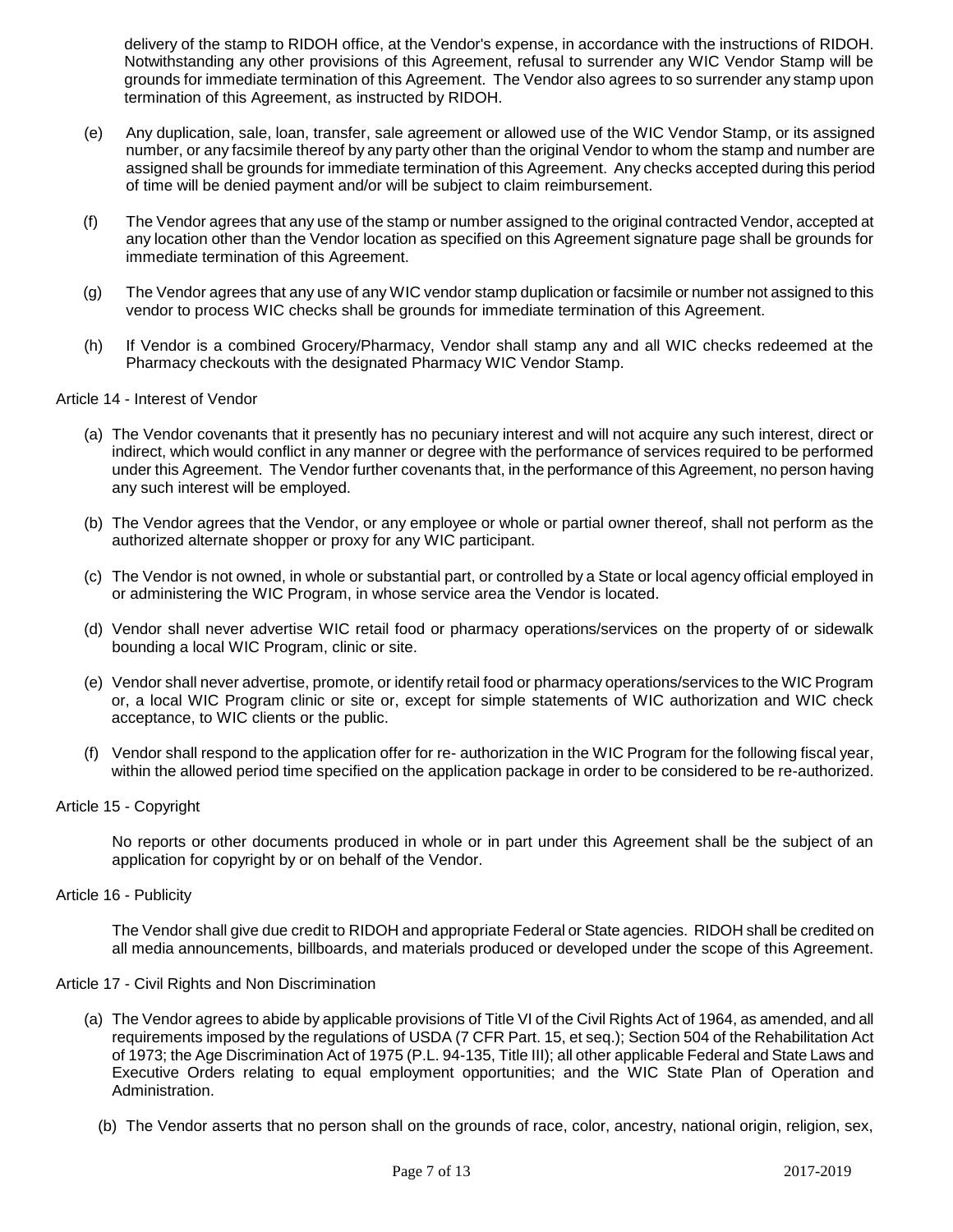age, or handicap, be excluded from participation in, be denied the benefits of, or be subjected to discrimination under any program or activities undertaken on behalf of this Agreement. In addition, the Vendor agrees to establish a procedure for complaint from any person who believes that such discrimination is being practiced relating to this Agreement.

## Article 18 - Federal Funding

Other conditions of this Agreement notwithstanding, it is understood and agreed by the Vendor that funds payable to the Vendor under this Agreement are derived from Federal sources. The master grant made to RIDOH by the Federal Government governing activities under this Agreement is, therefore, made a part of this Agreement.

#### Article 19 - Modification of Agreement

The Vendor agrees to adhere to any and all such provisions, requirements or obligations as may subsequently be imposed by statute or regulation or by the appropriate State or Federal authority, and any such provision, requirement or obligation is made a part hereof as amendment(s).

This Agreement may also be amended by mutual written consent.

#### Article 20 - Penalties for Fraud or Abuse

A vendor who commits fraud or abuse of the program is liable to prosecution under applicable Federal, State or local laws. Under 246.18 of the regulations, those who have willfully misapplied, stolen or fraudulently obtained WIC funds of over \$100 shall be subject to a fine of not more than \$11,000 or imprisonment for not more than 5 years or both, if the value of the funds is \$100 or more. If the value is less than \$100, then the penalties are a fine of not more than \$1,000 or imprisonment for not more than 1 year or both.

#### Article 21 - Confidentiality

The vendor agrees not to disclose information about Program participants except to persons directly connected with the administration or enforcement of the Program.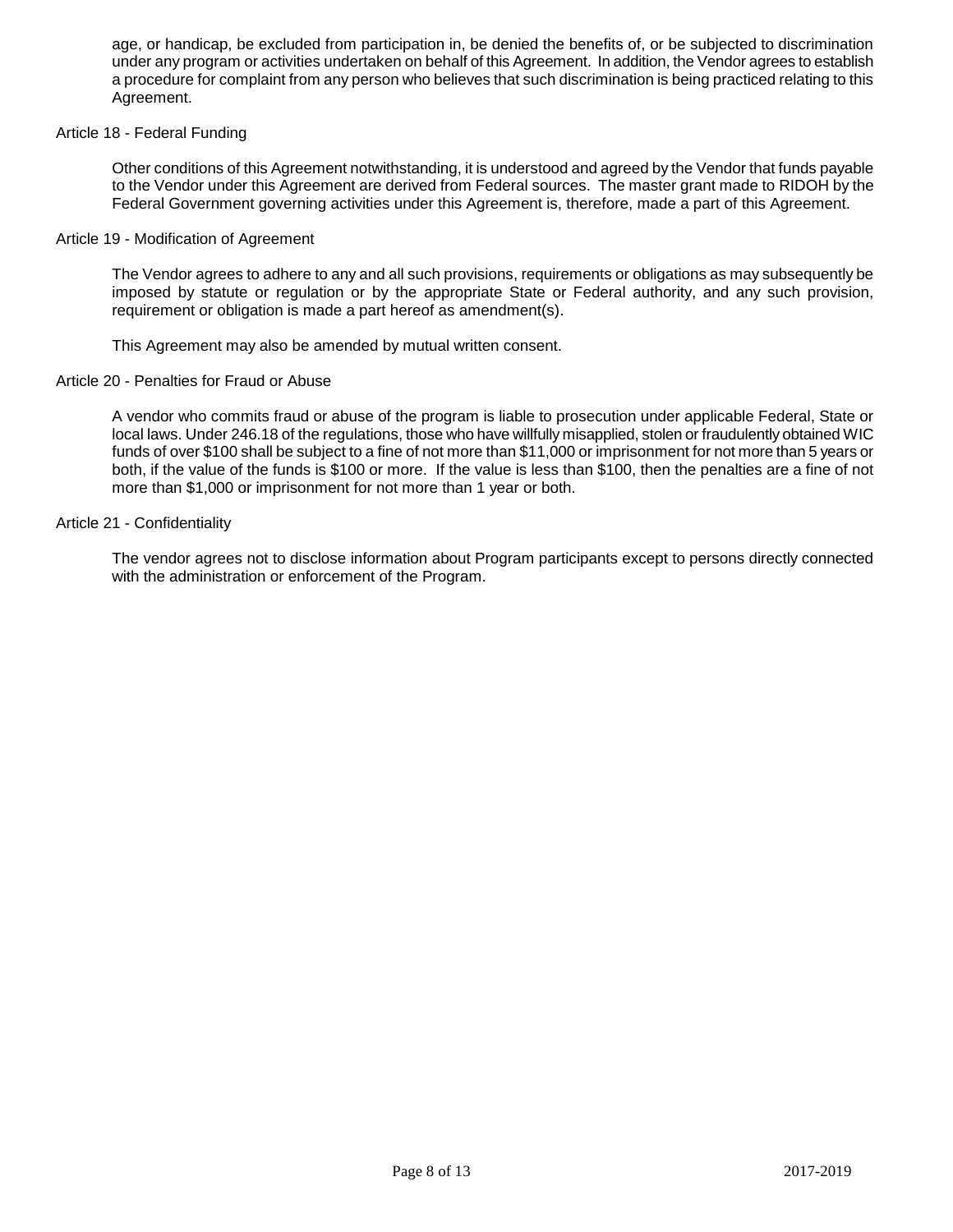## APPENDIX II

## Work Program Specifications

#### A. Functions and Responsibilities of the Vendor

Article 1 - Inventory

- (a) RIDOH reserves the right to review the Vendor's inventory and pricing of WIC foods to determine:
	- 1) the Vendor's eligibility to participate in the WIC Program and to enter into this Agreement and <br>2) the continued participation of the Vendor in the WIC Program.
	- the continued participation of the Vendor in the WIC Program.
- (b) The Vendor agrees to provide the required WIC foods as stipulated in Federal and State regulations and directives and to maintain the inventory of foods for purchase by recipients in accordance with the most current WIC Allowed Foods list and WIC Vendor Minimum Inventory Requirements in effect.
- Article 2 Training and Vendor Responsibility for Employees
	- (a) The Vendor agrees that the Vendor, the manager of the store, store staff and/or an authorized representative approved by RIDOH, shall participate in WIC training programs, as directed by RIDOH, and shall not have more than two (2) opportunities per request, as scheduled by RIDOH. A Vendor designated by RIDOH as either high volume or at potential for risk shall participate in additional training programs. Failure to participate in such training shall be grounds for termination of this Agreement. Active WIC vendors shall have up to two times to comply with WIC's training request.
	- (b) The Vendor shall inform, train and monitor Vendor staff on Program requirements and the Vendor shall be accountable for actions of any persons engaged in the redemption, handling and processing of WIC checks or provision of supplemental foods on behalf of the Vendor.
	- (c) The Vendor shall designate a person on site at all times to cooperate, provide information, records, and WIC checks and to participate in vendor monitoring related on site training.
- Article 3 Check Redemption Terms

The Vendor agrees to redeem and process WIC checks only in accordance with the following terms:

- (a) The Vendor shall not give cash or credit or rain check type privilege for WIC checks; nor shall the Vendor exchange for cash or credit or rain check type privilege any items purchased with WIC checks.
- (b) WIC checks may not be accepted before the first date to use date printed on the face of the check. WIC Checks may not be accepted after the last day to use date printed on the check.

All checks must be deposited on or after said first day to use date and prior to sixty (60) days from said date.

(c) The Vendor must honor any WIC check, which specifies foods the Vendor is required to stock by the Vendor Minimum Inventory Requirements policy for the food quantities specified. Vendor may not provide less food than specified unless the WIC shopper so chooses freely and voluntarily.

The Pharmacy Vendor must only honor WIC checks with items from the WIC Exempt Formula and Medical Food List.

- (d) Only the WIC Allowed or Current Contract Brand Foods and amounts as authorized by RIDOH and specified on the face of the WIC check may be provided. The vendor must honor any WIC check, which specifies any WIC Allowed Food available in the store, as chosen by the participant. Retail grocers, however, may not accept WIC checks, which specify Special Infant Formula without express written authorization from RIDOH. Quart containers of milk may only be sold if required by the amounts specified on a check.
- (e) All recipients and authorized shoppers must be required to present a valid current WIC identification card or check folder. The Vendor agrees to only accept a WIC check from the named recipient (payee) or alternate shopper as listed on the WIC identification card or check folder.
- (f) The Vendor agrees not to accept checks which have been signed before the Vendor enters the price, or checks altered in any way, nor to alter a check in any way, except as set forth below.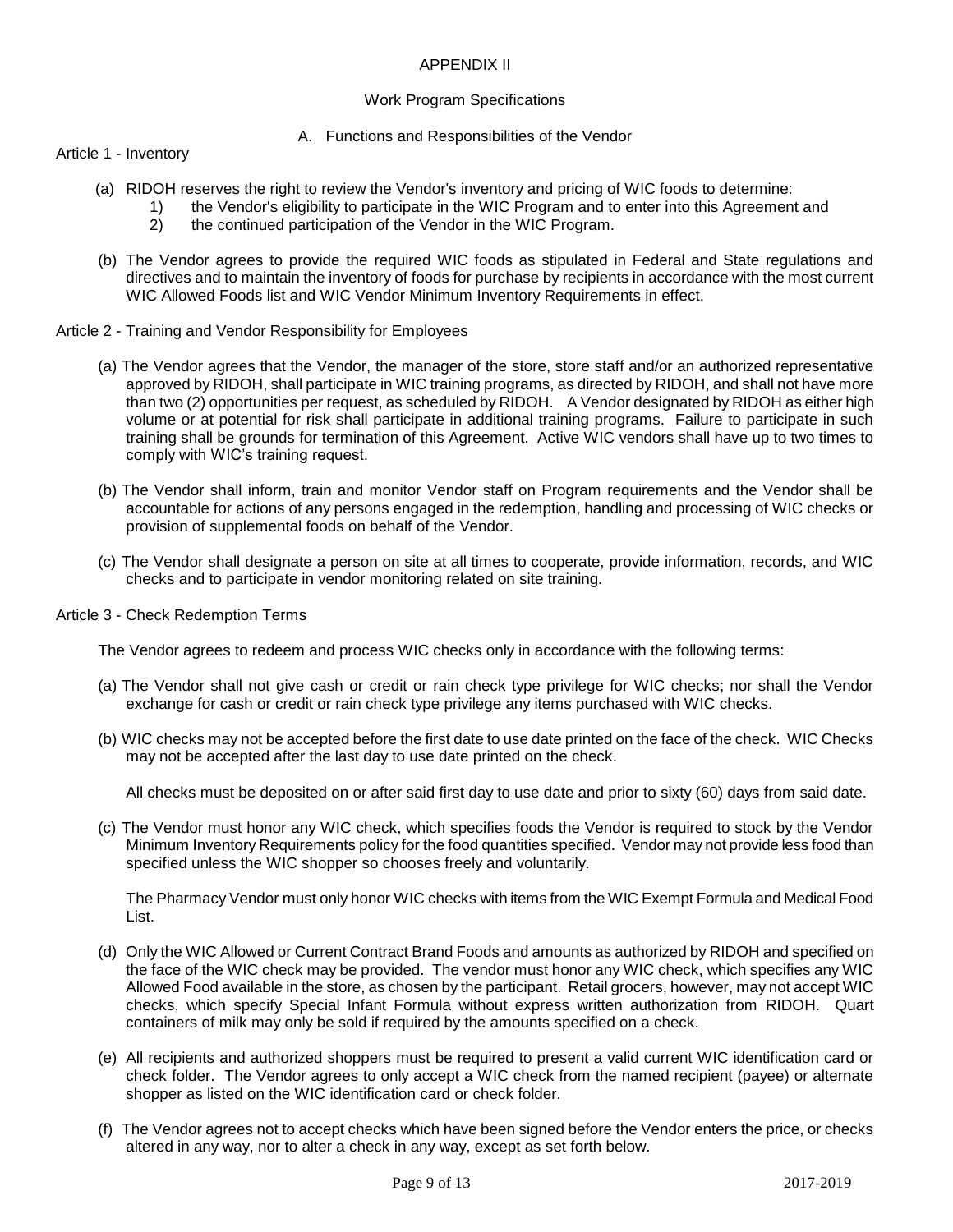- (g) The total shelf price, or less, of WIC foods actually purchased must be entered in the presence of the recipient, and prior to requiring the recipient to sign the WIC Check.
- (h) The recipient or alternate shopper shall be required to sign the WIC Check in the presence of the store clerk sat the time of purchase, and the Vendor shall verify the validity of the signature.
- (i) RIDOH WIC Program will establish a Maximum Allowable Price (MAP) for each WIC approve item for each peer group, which the vendor may not exceed.
- (j) WIC Allowed Foods may only be exchanged for the same type, brand, and package size of WIC Allowed Foods (ex. spoiled product). If it is the policy of the Vendor is to require a receipt for exchange of any purchases from the Vendor, the Vendor agrees to give the WIC recipient a register receipt or other receipt on which food items purchased with WIC Checks are clearly identified and to require presentation of said receipt for any attempted exchange. The receipt shall bear the date of purchase.

The Vendor shall ensure that food items from WIC transactions are not accepted for return for cash, credit or other merchandise.

- (k) The Vendor shall enter the WIC authorization stamp in the block provided on the face of each WIC Check with black ink, before depositing checks for payment. The entry shall be legible in the judgement of the WIC checking account bank.
- (l) The Vendor shall not accept any WIC Checks during any period of suspension or disqualification and/or after termination of this Agreement. RIDOH may refuse to honor or reimburse any WIC Check accepted during any such period.
- (m) The Vendor understands and agrees that, in the event of the Vendor's suspension, disqualification or termination from the WIC Program, or in the event that Federal funds are withdrawn or reduced, or if in the determination of RIDOH it becomes necessary for the proper management of the WIC Program, RIDOH may require the Vendor to deposit any and all WIC Checks in the Vendor's possession for payment within a five (5) day period. RIDOH shall give written notification of such requirement to the Vendor.
- (n) The Vendor shall make no alteration of a check, which leads, or could lead, to an improper redemption, nor enter a signature in lieu of the recipient. Price changes to a higher amount are allowed only when done in accordance with Program instructions and signed by the WIC participant.
- (o) The Vendor shall notify RIDOH of any irregularities in the use of WIC checks by recipients.
- (p) The Vendor can combine only "Fruits and Vegetables" checks as one transaction and WIC participants can pay the difference if the value of purchased fruits/vegetables is more than the value of checks. The Vendor, however, cannot pay cash back on any WIC transactions.
- Article 4 Fiscal Terms
	- (a) The Vendor shall charge only for WIC Allowed Foods received by the recipient only, and for the types and up to the quantities specified on the check, except as noted in (c) and (e) below.
	- (b) The Vendor shall not require recipients to pay in cash for any WIC purchases or portion thereof nor seek restitution from participants for WIC checks not paid or partially paid by RIDOH or its fiscal contracted bank of issuance. The Vendor shall make no transfer of cash, goods or credit in the form of change from the WIC check.

Only for "Fruits and Vegetable" checks, recipient may pay the difference in excess of the value of the check. Only "Fruits and Vegetable" checks can be combined into one transaction.

(c) The Vendor agrees to provide supplemental foods at the current price or at less than the current price charged to other customers. The Vendor further agrees not to charge more than the "shelf" or "sale" price for the WIC Allowed or Contract Brand foods, whichever is less; nor charge more than the said current price for the Allowed or Contract Brand food and quantity listed on the check and provided to the recipient. The value of coupons and discounts shall be deducted from the price entered on the check.

Free bonuses - Should a Vendor and/or a manufacturer offer a "buy one/get one free", "buy one, get something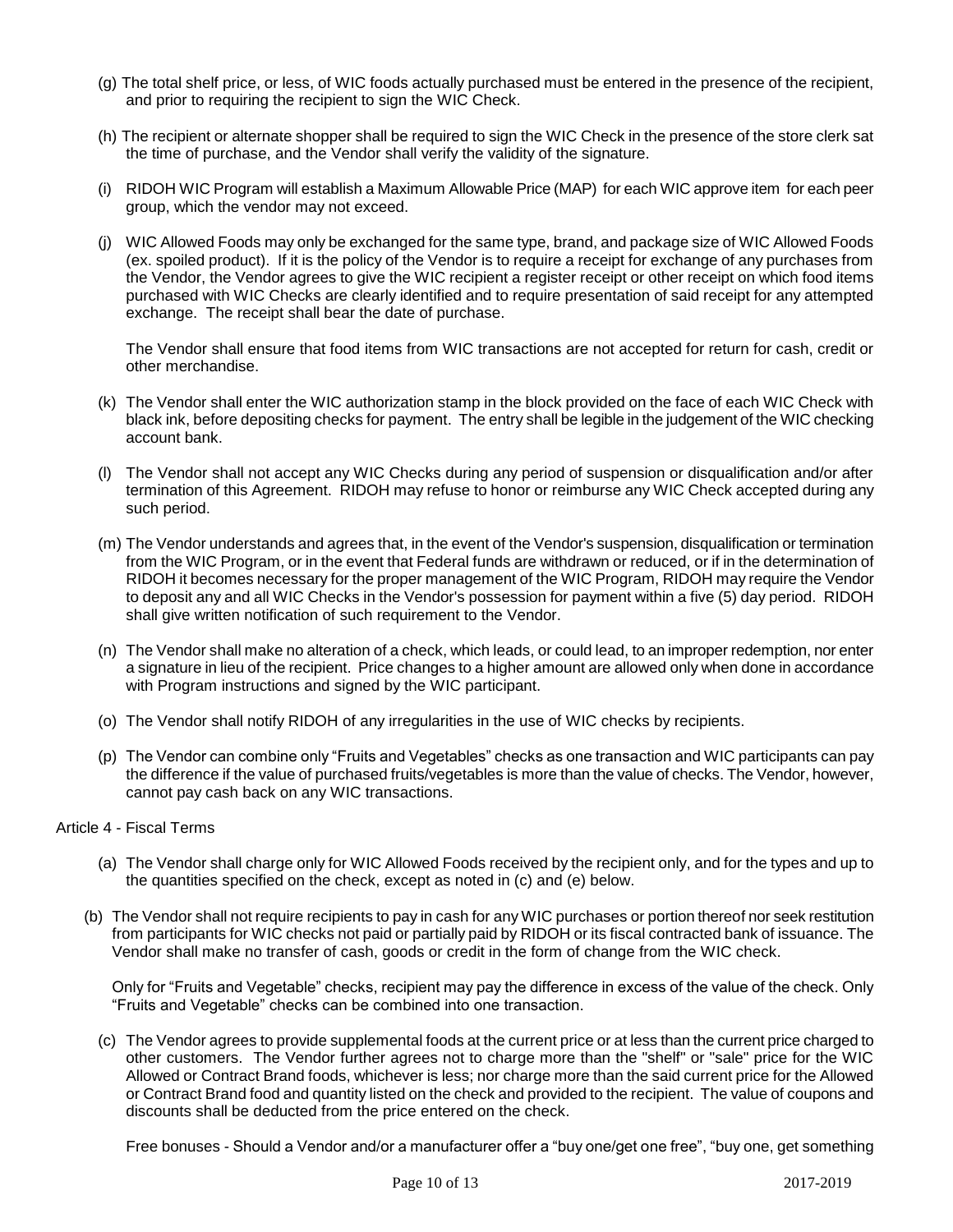else free or an amount of money off something else", the store shall honor the WIC check in the "buy" portion of the offer. Whatever other items, products, discount on other items or products, extra quantities, or other promotions are being given is a manufacturer, chain, or store cost and is not considered as part of the participant's WIC transaction with the Vendor. This applies even if the free item exceeds the quantity on the check or if it is a non-WIC item. If the vendor uses store cards for special prices, offers or discounts, the vendor MUST KEEP an extra card available at the register to use for purchases of WIC shoppers who does not have a card. The Vendor shall honor the coupon or offer as described above. This shall be consistent with (c) above and Article 5(e) below.

(d) The Vendor agrees that charges for WIC foods shall not be excessive, as compared with those charged by all other Rhode Island WIC vendors. Vendor further agrees that, except for infant formula, the Vendor shall not exceed the lesser of 15% above the average price charged by all other vendors or 10% above the average price charged by vendors in the same vendor peer group (regardless of type, brand or weight or volume per item provided) for any WIC food, food group or combination of foods on any WIC food package(s) or check type(s), as disclosed by WIC Program redemption or vendor price records.

In addition to the above, the vendor agrees not to charge more for infant formula than the lesser of the above or 115% of the manufacturer's 75 case wholesale price. The Vendor agrees to reduce prices for WIC food sales, which exceed these standards when, directed to do so by RIDOH.

The Vendor is solely responsible for the business operation function of determining competitive prices, which are not excessive, in relation to other food retailers, for WIC foods. It is not the responsibility of RIDOH to provide information about prices charged by other vendors.

(e) The Vendor agrees to maintain the selling price to cost price ratio (i.e., "mark-up" amount added to cost price to determine the selling price) for WIC Allowed or Contract Brand food items at a level equal to or less than the ratio (i.e., "mark-up") for similar non WIC Allowed or Non Contract Brand food items (Example: A Non Contract brand of infant formula is considered similar to the Contract brand of the same approximate container size, base ingredient (milk or soy) and form (powder, concentrate etc).

Exceptions to this article and (c) above shall be allowed only for manufacturer or producer required or subsidized special promotions for manufacturer or producer specified items and/or period of time.

(f) Subject to the notice, review and appeal provisions of WIC Vendor Policies V-4, Vendor Compliance, and V-11, Vendor Reimbursement For Checks Not Processed, the Vendor agrees to refund to RIDOH any amount determined by RIDOH to be an improper charge with respect to the Program's rules, regulations, or operating procedures. RIDOH may deny payment to the Vendor for improper food instruments or may demand refunds for payments already made on improper food instruments or may offset future payments to the Vendor for the amount of the claim or may enact an Automated Clearing House (ACH) debit against the Vendor's bank account. The Vendor shall submit any WIC checks requested by RIDOH for prepayment review or adjustment for purposes of offset. An adjusted ACH Reimbursement or Payment Credit to the vendor's depository bank will be initiated if a WIC check is submitted for payment above the current MAP for that check based on the vendor's peer group minus any related fees incurred by the WIC Program.

If the price, in the judgment of the WIC Program, is correct, proper and reasonable, reimbursement of the amount deemed proper will be made. WIC will also determine if five dollars (\$5.00) will be deducted from the value of each reimbursement based on appropriateness of vendor's redemption procedures.

- (g) Subject to said WIC Vendor Policies, the Vendor shall reimburse RIDOH, or RIDOH may enter an ACH debit, for all bank fees and charges and such other reasonable costs incurred by RIDOH stemming from improper check redemption and/or deposit practice.
- (h) The Vendor shall not knowingly accept or process a WIC check from any party other than an authorized WIC payee or alternate shopper entitled to the check, and who presents the check at the location specified o the signature page of this Agreement.
- (i) The retail price charged to the general public and any lower price charged the WIC Program must be displayed on each item or in a location in clear view of customers.
- (j) The Vendor shall be responsible for reviewing WIC checks which have been accepted to make certain that the total cost on any check does not exceed the lesser of the posted shelf, or "sale" prices of the prices charged to non-WIC customers.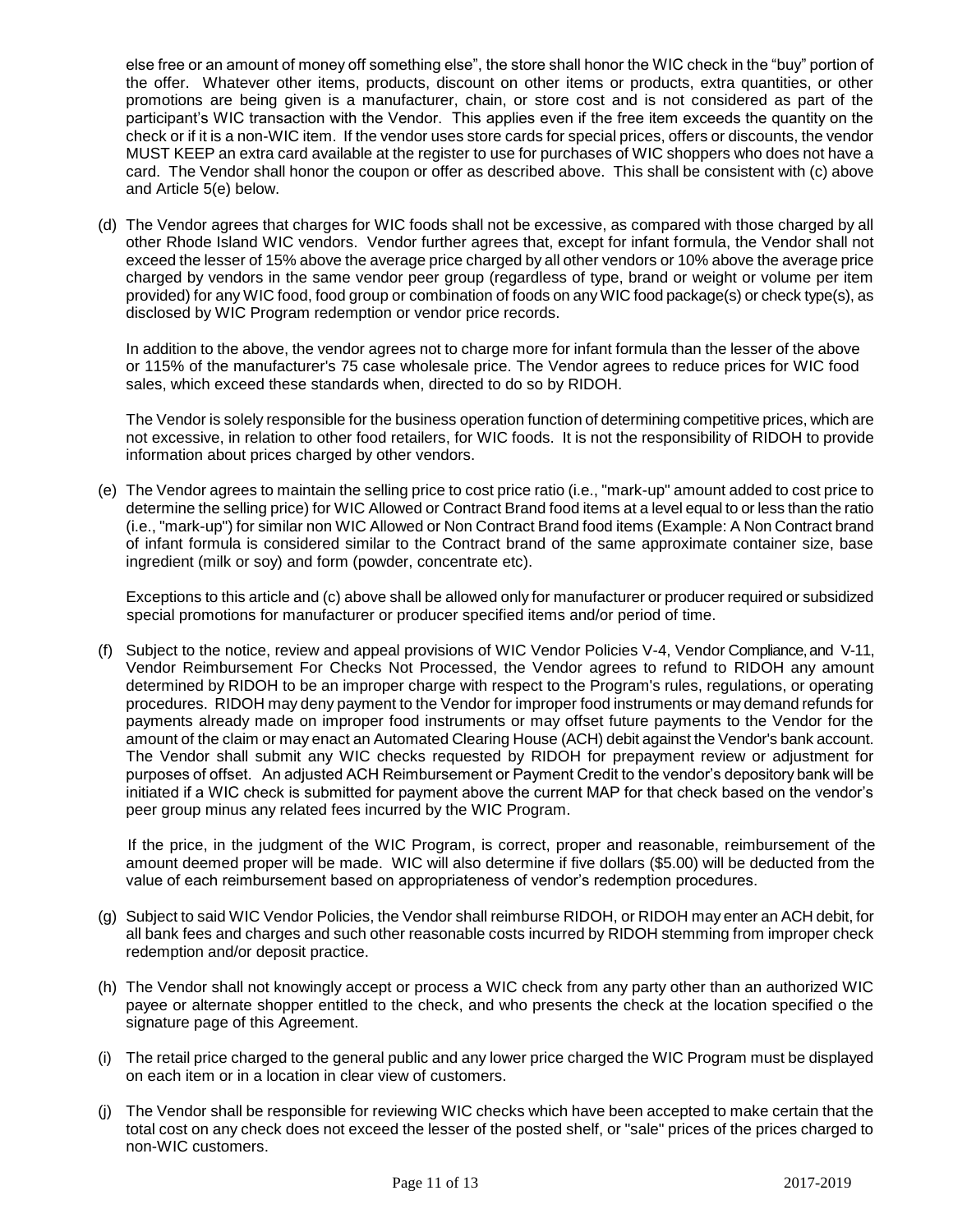#### Article 5 - General Provisions

- (a) The vendor shall maintain full and complete records related to the vendor's participation in the WIC Program. Such records shall include, but are not limited to, price, inventory, delivery, cost or payment related records for WIC allowed foods and similar non WIC allowed food items and monthly and annual total food sales. Such records shall be retained for a minimum of three years following the date of submission of any WIC check to which the records pertain. If any litigation, claim, negotiation, audit or other action involving the records has been started before the end of the three year period, the records shall be kept until all issues are resolved, or until the end of the regular three year period, whichever is later.
- (b) The Vendor shall provide to RIDOH and WIC Program officials access to any and all records described above. Inventory invoices must be maintained for all WIC food purchases and include at a minimum the date of purchase, the seller, the WIC vendor who made the purchase, the quantity and type of WIC food purchased, unit price, net price, and any discount, credit or additional charges.
- (c) The Vendor must make available to the WIC Program any WIC checks in its possession or control, and any information related thereto or authorize any bank in which the Vendor has deposited them to provide inspection and/or copying thereof, and any information related to WIC check deposits, returns or other WIC related account activity.
- (d) The Vendor shall make available for inspection a current health inspection report or, if a pharmacy, a Pharmacy License, issued by RIDOH.
- (e) The Vendor shall offer WIC participants the same courtesies as offered to other customers. This shall include, but not be limited to, honoring manufacturer or store coupons or free offers as long as a WIC item and quantity is part of the purchase. (See Articles 4 & 6 above.)

Article 6 - Inspection

- (a) The Vendor agrees to cooperate with Program officials in all matters related to monitoring the Vendor's compliance with Program rules or regulations or the terms of this Agreement or to Program vendor management activity.
- (b) The Vendor agrees to allow on-site inspections and monitoring at any and all times by Rhode Island Department of Health personnel, its designate(s), and Federal officials and to provide access to any information, WIC checks and records related to the vendor's participation in the WIC Program and to permit the copying of any such records.
- (c) The Vendor agrees to maintain and have available for inspection a copy of this Agreement and notices, procedures, and letters pertaining to the WIC Program, at the location specified on this Agreement signature page.
- (d) Neither the Vendor nor any employee, staff or agent shall misrepresent, falsify, or withhold any information, WIC checks or records needed by RIDOH to assess, review, or monitor the Vendor's participation or operations with respect to the WIC Program.
- B. Functions and Responsibilities of RIDOH

## Article 1 - Policy

RIDOH shall provide Vendors with information pertaining to Vendor related requirements, responsibilities, policies, procedures, and changes thereof.

#### Article 2 - Technical Assistance

RIDOH shall, at its option, or upon request of the Vendor as determined appropriate by RIDOH, send RIDOH staff to provide technical assistance to the Vendor.